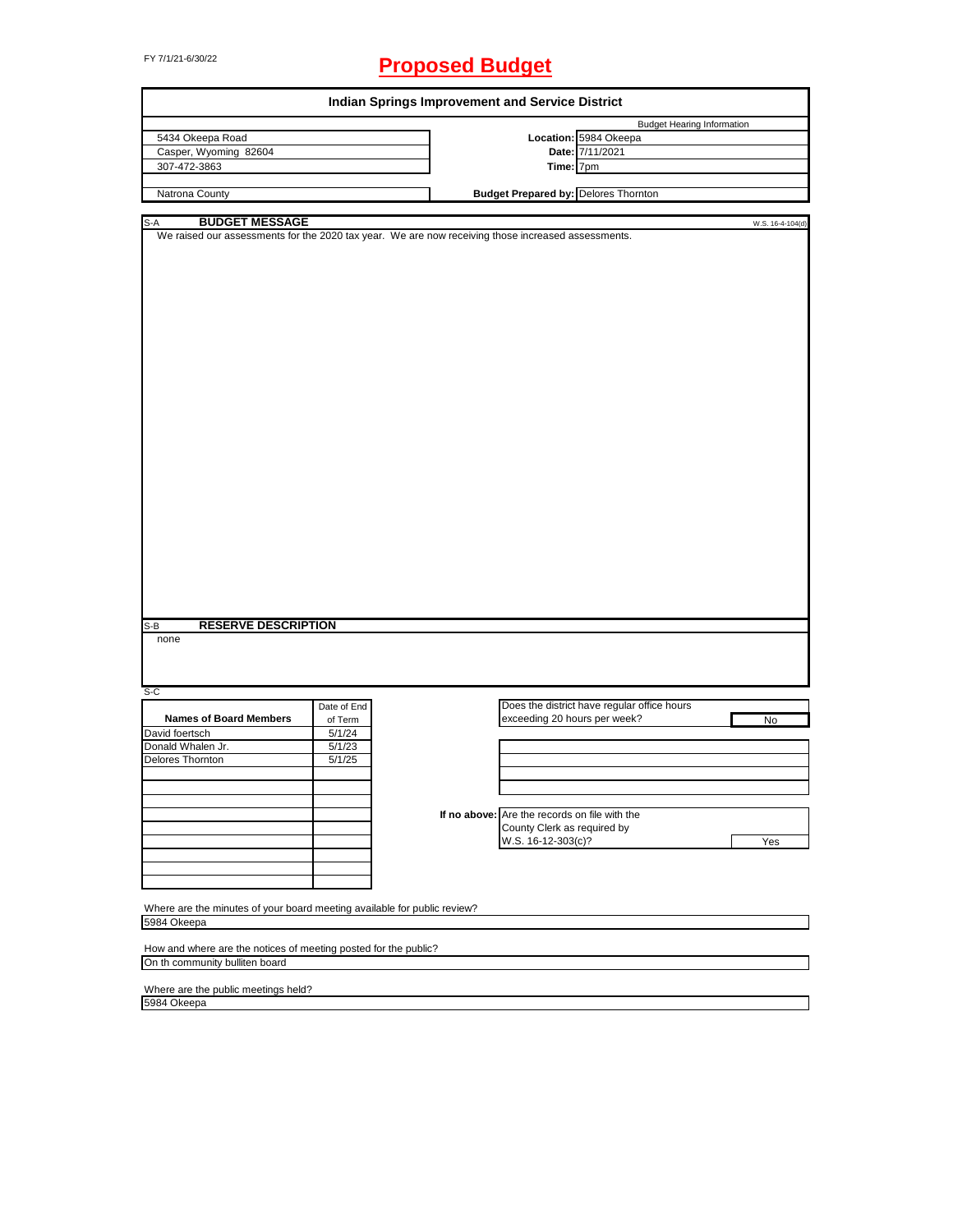### **PROPOSED BUDGET SUMMARY**

|       | <b>OVERVIEW</b>                                             | 2019-2020<br>Actual | 2020-2021<br>Estimated | 2021-2022<br>Proposed | Pendina<br>Approval |
|-------|-------------------------------------------------------------|---------------------|------------------------|-----------------------|---------------------|
| $S-1$ | <b>Total Budgeted Expenditures</b>                          | \$11,919            | \$13,950               | \$16,335              |                     |
| $S-2$ | <b>Total Principal to Pay on Debt</b>                       | \$0                 | \$0                    |                       |                     |
| $S-3$ | <b>Total Change to Restricted Funds</b>                     | \$0                 | \$0                    |                       |                     |
|       |                                                             |                     |                        |                       |                     |
| $S-4$ | <b>Total General Fund and Forecasted Revenues Available</b> | \$29,990            | \$30,364               | \$28.593              |                     |
|       |                                                             |                     |                        |                       |                     |
| $S-5$ | Amount requested from County Commissioners                  | \$0                 | \$0                    |                       |                     |
| $S-6$ | <b>Additional Funding Needed:</b>                           |                     |                        |                       |                     |

| <b>REVENUE SUMMARY</b> |                                              | 2019-2020 | 2020-2021 | 2021-2022                                       | Pending                                                                                                                                                                                                                              |
|------------------------|----------------------------------------------|-----------|-----------|-------------------------------------------------|--------------------------------------------------------------------------------------------------------------------------------------------------------------------------------------------------------------------------------------|
|                        |                                              | Actual    | Estimated | Proposed                                        | Approval                                                                                                                                                                                                                             |
|                        |                                              |           |           |                                                 |                                                                                                                                                                                                                                      |
| $S-7$                  | <b>Operating Revenues</b>                    | \$16,126  | \$16,500  | \$16,500                                        | <u>Mariji ya K</u>                                                                                                                                                                                                                   |
| $S-8$                  | Tax levy (From the County Treasurer)         | \$0       | \$0       | \$0                                             | en de la familie de la familie de la familie de la familie de la familie de la familie de la familie de la fa<br>Concelho de la familie de la familie de la familie de la familie de la familie de la familie de la familie de       |
| $S-9$                  | <b>Government Support</b>                    | \$0       | \$0       | \$0                                             |                                                                                                                                                                                                                                      |
| $S-10$                 | Grants                                       | \$0       | \$0       | \$0                                             | e de la provincia de la provincia de la provincia de la provincia de la provincia de la provincia de la provin<br>En la provincia de la provincia de la provincia de la provincia de la provincia de la provincia de la provinci<br> |
| $S-11$                 | Other County Support (Not from Co. Treas.)   | \$0       | \$0       | \$0                                             |                                                                                                                                                                                                                                      |
| $S-12$                 | <b>Miscellaneous</b>                         | \$0       | \$0       | \$0                                             |                                                                                                                                                                                                                                      |
| $S-13$                 | <b>Other Forecasted Revenue</b>              | \$0       | \$0       | \$0                                             | en de la familie de la familie de la familie de la familie de la familie de la familie de la familie de la fam<br>Constitution de la familie de la familie de la familie de la familie de la familie de la familie de la familie     |
|                        |                                              |           |           |                                                 |                                                                                                                                                                                                                                      |
| $S-14$                 | <b>Total Revenue</b>                         | \$16,126  | \$16,500  | \$16,500                                        |                                                                                                                                                                                                                                      |
|                        | FY 7/1/21-6/30/22                            |           |           | Indian Springs Improvement and Service District |                                                                                                                                                                                                                                      |
|                        | <b>EXPENDITURE SUMMARY</b>                   | 2019-2020 | 2020-2021 | 2021-2022                                       | Pending                                                                                                                                                                                                                              |
|                        |                                              | Actual    | Estimated | Proposed                                        | Approval                                                                                                                                                                                                                             |
|                        |                                              |           |           |                                                 |                                                                                                                                                                                                                                      |
| $S-15$                 | <b>Capital Outlay</b>                        | \$0       | \$0       | \$0                                             | en de la familie de la familie de la familie de la familie de la familie de la familie de la familie de la fa<br>Constitution de la familie de la familie de la familie de la familie de la familie de la familie de la familie      |
| $S-16$                 | <b>Interest and Fees On Debt</b>             | \$0       | \$0       | \$0                                             | en de la filosofia<br>Altres de la filòlogía                                                                                                                                                                                         |
| $S-17$                 | <b>Administration</b>                        | \$400     | \$400     | \$400                                           | <u>till stor</u>                                                                                                                                                                                                                     |
| $S-18$                 | <b>Operations</b>                            | \$11,519  | \$13,550  | \$15,935                                        | <u> Maria Barat da Barat da Barat da Barat da Barat da Barat da Barat da Barat da Barat da Barat da Barat da Bar</u>                                                                                                                 |
| $S-19$                 | <b>Indirect Costs</b>                        | \$0       | \$0       | \$0                                             | en de la filosofia<br>Establecidades                                                                                                                                                                                                 |
| <b>S-20R</b>           | <b>Expenditures paid by Reserves</b>         | \$0       | \$0       | \$0                                             | en de la familie de la familie de la familie de la familie de la familie de la familie de la familie de la fa<br>De la familie de la familie de la familie de la familie de la familie de la familie de la familie de la famili      |
| $S-20$                 | <b>Total Expenditures</b>                    | \$11,919  | \$13,950  | \$16,335                                        | <u> Karlin Maria</u>                                                                                                                                                                                                                 |
|                        |                                              |           |           |                                                 |                                                                                                                                                                                                                                      |
|                        | <b>DEBT SUMMARY</b>                          | 2019-2020 | 2020-2021 | 2021-2022                                       | Pending                                                                                                                                                                                                                              |
|                        |                                              | Actual    | Estimated | Proposed                                        | Approval                                                                                                                                                                                                                             |
|                        |                                              |           |           |                                                 |                                                                                                                                                                                                                                      |
| $S-21$                 | <b>Principal Paid on Debt</b>                | \$0       | \$0       | \$0                                             | <u>Mille</u>                                                                                                                                                                                                                         |
|                        |                                              |           |           |                                                 |                                                                                                                                                                                                                                      |
|                        | <b>CASH AND INVESTMENTS</b>                  | 2019-2020 | 2020-2021 | 2021-2022                                       | Pending                                                                                                                                                                                                                              |
|                        |                                              | Actual    | Estimated | Proposed                                        | Approval                                                                                                                                                                                                                             |
|                        |                                              |           |           |                                                 |                                                                                                                                                                                                                                      |
| $S-22$                 | <b>TOTAL GENERAL FUNDS</b>                   | \$13.864  | \$13,864  | \$12.093                                        | <u>tik ka</u>                                                                                                                                                                                                                        |
|                        |                                              |           |           |                                                 |                                                                                                                                                                                                                                      |
|                        | <b>Summary of Reserve Funds</b>              |           |           |                                                 |                                                                                                                                                                                                                                      |
| $S-23$                 | <b>Beginning Balance in Reserve Accounts</b> |           |           |                                                 |                                                                                                                                                                                                                                      |
| $S-24$                 | a. Sinking and Debt Service Funds            | \$0       | \$0       | \$0                                             |                                                                                                                                                                                                                                      |
| $S-25$                 | b. Reserves                                  | \$0       | \$0       | \$0                                             | e de la composición de la composición de la composición de la composición de la composición de la composición<br>Campo de la composición de la composición de la composición de la composición de la composición de la composic      |
| $S-26$                 | c. Bond Funds                                | \$0       | \$0       | \$0                                             |                                                                                                                                                                                                                                      |
|                        | Total Reserves (a+b+c)                       | \$0       | \$0       | \$0                                             | en de la filo<br>Maria de la filòla del control de la filòla de la filòla de la filòla de la filòla de la filòla<br>Maria de la filòla de la filòla de la filòla de la filòla de la filòla de la filòla de la filòla de la filòla    |
| $S-27$                 | Amount to be added                           |           |           |                                                 |                                                                                                                                                                                                                                      |
| $S-28$                 | a. Sinking and Debt Service Funds            | \$0       | \$0       | \$0                                             | en eller<br>Girlsh                                                                                                                                                                                                                   |
| $S-29$                 | b. Reserves                                  | \$0       | \$0       | \$0                                             | e de la composición de la composición de la composición de la composición de la composición de la composición<br>Campo de la composición de la composición de la composición de la composición de la composición de la composic      |
| $S-30$                 | c. Bond Funds                                | \$0       | \$0       | \$0                                             |                                                                                                                                                                                                                                      |
|                        | Total to be added (a+b+c)                    | \$0       | \$0       | \$0                                             | en de la familie de la familie de la familie de la familie de la familie de la familie de la familie de la fa<br>Concelho de la familie de la familie de la familie de la familie de la familie de la familie de la familie de       |
|                        |                                              |           |           |                                                 |                                                                                                                                                                                                                                      |
| $S-31$                 | Subtotal                                     | \$0       | \$0       | \$0                                             |                                                                                                                                                                                                                                      |
| $S-32$                 | Less Total to be spent                       | \$0       | \$0       | \$0                                             | e de la provincia de la provincia de la provincia de la provincia de la provincia de la provincia de la provin<br>Constituit de la provincia de la provincia de la provincia de la provincia de la provincia de la provincia de      |
| $S-33$                 | TOTAL RESERVES AT END OF FISCAL YEAR         | \$0       | \$0       | $\overline{50}$                                 | e e de la contrada de la contrada de la contrada de la contrada de la contrada de la contrada de la contrada d<br>Contrada de la contrada de la contrada de la contrada de la contrada de la contrada de la contrada de la contr     |
|                        |                                              |           |           |                                                 | <b>End of Summarv</b>                                                                                                                                                                                                                |

*Budget Officer / District Official (if not same as "Submitted by")*

Date adopted by Special District

Casper, Wyoming 82604 **DISTRICT ADDRESS:** 5434 Okeepa Road **PREPARED BY:** Delores Thornton

**DISTRICT PHONE:** 307-472-3863

1/23/19 *Form approved by Wyoming Department of Audit, Public Funds Division Prepared in compliance with the Uniform Municipal Fiscal Procedures Act (W.S. 16-4-101 through 124) as it applies.*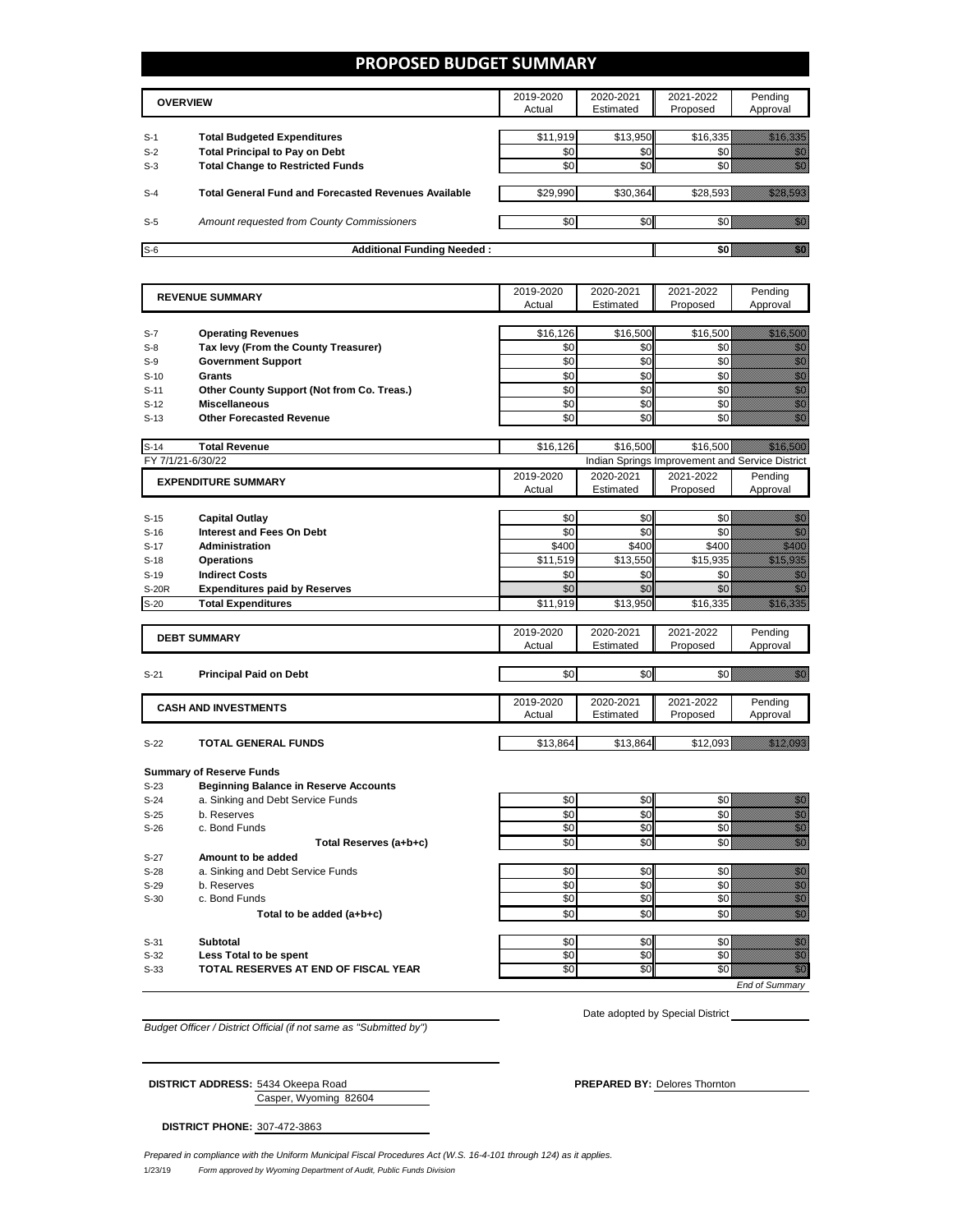Indian Springs Improvement and Service District **NAME OF DISTRICT/BOARD**

**FYE** 6/30/2022

|           | PROPERTY TAXES AND ASSESSMENTS                 |                                 |                     |                        |                       |                                                                                                                              |
|-----------|------------------------------------------------|---------------------------------|---------------------|------------------------|-----------------------|------------------------------------------------------------------------------------------------------------------------------|
|           |                                                |                                 |                     |                        |                       |                                                                                                                              |
|           |                                                | <b>DOA Chart</b><br>of Accounts | 2019-2020<br>Actual | 2020-2021<br>Estimated | 2021-2022<br>Proposed | Pending<br>Approval                                                                                                          |
| $R-1$     | <b>Property Taxes and Assessments Received</b> |                                 |                     |                        |                       |                                                                                                                              |
| $R-1.1$   | Tax Levy (From the County Treasurer)           | 4001<br>4005                    |                     |                        |                       |                                                                                                                              |
| R-1.2     | Other County Support (see note on the right)   |                                 |                     |                        |                       |                                                                                                                              |
|           | <b>FORECASTED REVENUE</b>                      |                                 |                     |                        |                       |                                                                                                                              |
|           |                                                |                                 |                     |                        |                       |                                                                                                                              |
|           |                                                | <b>DOA Chart</b><br>of Accounts | 2019-2020<br>Actual | 2020-2021<br>Estimated | 2021-2022<br>Proposed | Pending<br>Approval                                                                                                          |
| $R-2$     | <b>Revenues from Other Governments</b>         |                                 |                     |                        |                       |                                                                                                                              |
| $R - 2.1$ | State Aid                                      | 4211                            |                     |                        |                       |                                                                                                                              |
|           | R-2.2 Additional County Aid (non-treasurer)    | 4237                            |                     |                        |                       |                                                                                                                              |
|           | R-2.3 City (or Town) Aid                       | 4237                            |                     |                        |                       |                                                                                                                              |
|           | R-2.4 Other (Specify)                          | 4237                            |                     |                        |                       |                                                                                                                              |
| $R - 2.5$ | <b>Total Government Support</b>                |                                 | \$0                 | \$0                    | \$0                   | e di Sala                                                                                                                    |
| $R-3$     | <b>Operating Revenues</b>                      |                                 |                     |                        |                       |                                                                                                                              |
| $R - 3.1$ | <b>Customer Charges</b>                        | 4300                            |                     |                        |                       |                                                                                                                              |
| $R - 3.2$ | Sales of Goods or Services                     | 4300                            |                     |                        |                       |                                                                                                                              |
|           | R-3.3 Other Assessments                        | 4503                            | \$16,126            | \$16,500               | \$16,500              | <u> Karatika</u>                                                                                                             |
| $R-3.4$   | <b>Total Operating Revenues</b>                |                                 | \$16,126            | \$16,500               | \$16,500              | <u> Karl (</u>                                                                                                               |
| $R-4$     | Grants                                         |                                 |                     |                        |                       |                                                                                                                              |
| $R - 4.1$ | <b>Direct Federal Grants</b>                   | 4201                            |                     |                        |                       |                                                                                                                              |
|           | R-4.2 Federal Grants thru State Agencies       | 4201                            |                     |                        |                       |                                                                                                                              |
|           | R-4.3 Grants from State Agencies               | 4211                            |                     |                        |                       |                                                                                                                              |
| $R - 4.4$ | <b>Total Grants</b>                            |                                 | \$0                 | \$0                    | \$0                   | e de la composición de la composición de la composición de la composición de la composición de la composición<br>Composición |
| $R-5$     | <b>Miscellaneous Revenue</b>                   |                                 |                     |                        |                       |                                                                                                                              |
| $R - 5.1$ | Interest                                       | 4501                            |                     |                        |                       |                                                                                                                              |
|           | R-5.2 Other: Specify                           | 4500                            |                     |                        |                       |                                                                                                                              |
| $R - 5.3$ | Other: Additional                              |                                 |                     |                        |                       |                                                                                                                              |
| $R-5.4$   | <b>Total Miscellaneous</b>                     |                                 | \$0                 | \$0                    | \$0                   | <u>i Mi</u>                                                                                                                  |
| $R - 5.5$ | <b>Total Forecasted Revenue</b>                |                                 | \$16,126            | \$16,500               | \$16,500              | a a an an t-                                                                                                                 |
| $R-6$     | <b>Other Forecasted Revenue</b>                |                                 |                     |                        |                       |                                                                                                                              |
| $R-6.1$   | a. Other past due as estimated by Co. Treas.   | 4004                            |                     |                        |                       |                                                                                                                              |
| $R-6.2$   | b. Other forecasted revenue (specify):         |                                 |                     |                        |                       |                                                                                                                              |
| $R-6.3$   |                                                | 4500                            |                     |                        |                       |                                                                                                                              |
| $R-6.4$   |                                                | 4500                            |                     |                        |                       |                                                                                                                              |
| $R-6.5$   |                                                |                                 |                     |                        |                       |                                                                                                                              |
| $R-6.6$   | Total Other Forecasted Revenue (a+b)           |                                 | \$0                 | \$0                    | \$0                   | <u>tik a</u>                                                                                                                 |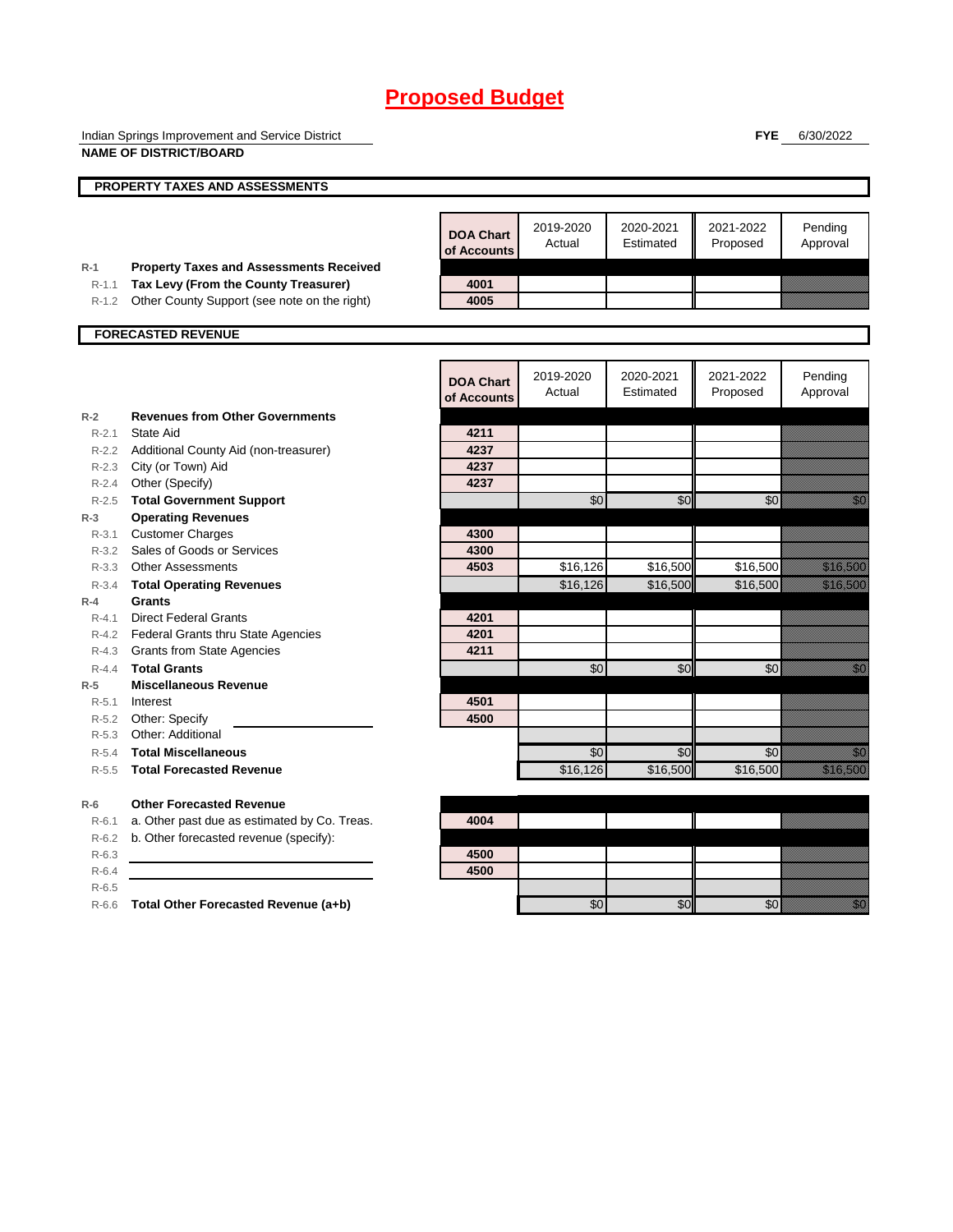### **CAPITAL OUTLAY BUDGET**

|           |                             | ui Auuu |
|-----------|-----------------------------|---------|
| $E-1$     | <b>Capital Outlay</b>       |         |
| $E - 1.1$ | <b>Real Property</b>        | 6201    |
| $E - 1.2$ | Vehicles                    | 6210    |
| $E - 1.3$ | Office Equipment            | 6211    |
| $E - 1.4$ | Other (Specify)             |         |
| $E-1.5$   |                             | 6200    |
| $E-1.6$   |                             | 6200    |
| $E - 1.7$ |                             |         |
| $E - 1.8$ | <b>TOTAL CAPITAL OUTLAY</b> |         |
|           |                             |         |

| <b>DOA Chart</b><br>of Accounts | 2019-2020<br>Actual | 2020-2021<br>Estimated | 2021-2022<br>Proposed | Pending<br>Approval |
|---------------------------------|---------------------|------------------------|-----------------------|---------------------|
|                                 |                     |                        |                       |                     |
| 6201                            |                     |                        |                       |                     |
| 6210                            |                     |                        |                       |                     |
| 6211                            |                     |                        |                       |                     |
|                                 |                     |                        |                       |                     |
| 6200                            |                     |                        |                       |                     |
| 6200                            |                     |                        |                       |                     |
|                                 |                     |                        |                       |                     |
|                                 | \$0                 | ፍር                     |                       |                     |

#### **ADMINISTRATION BUDGET**

|           |                                      | <b>DOA Chart</b><br>of Accounts | 2019-2020<br>Actual | 2020-2021<br>Estimated | 2021-2022<br>Proposed | Pending<br>Approval             |
|-----------|--------------------------------------|---------------------------------|---------------------|------------------------|-----------------------|---------------------------------|
| $E-2$     | <b>Personnel Services</b>            |                                 |                     |                        |                       |                                 |
| $E - 2.1$ | Administrator                        | 7002                            |                     |                        |                       |                                 |
| $E - 2.2$ | Secretary                            | 7003                            | \$400               | \$400                  | \$400                 | <u>tik komunistist om den s</u> |
| $E - 2.3$ | Clerical                             | 7004                            |                     |                        |                       |                                 |
| $E - 2.4$ | Other (Specify)                      |                                 |                     |                        |                       |                                 |
| $E-2.5$   |                                      | 7005                            |                     |                        |                       |                                 |
| $E - 2.6$ |                                      | 7005                            |                     |                        |                       |                                 |
| $E - 2.7$ |                                      |                                 |                     |                        |                       |                                 |
| $E-3$     | <b>Board Expenses</b>                |                                 |                     |                        |                       |                                 |
| $E - 3.1$ | Travel                               | 7011                            |                     |                        |                       |                                 |
| $E - 3.2$ | Mileage                              | 7012                            |                     |                        |                       |                                 |
| $E - 3.3$ | Other (Specify)                      |                                 |                     |                        |                       |                                 |
| $E - 3.4$ |                                      | 7013                            |                     |                        |                       |                                 |
| $E - 3.5$ |                                      | 7013                            |                     |                        |                       |                                 |
| $E - 3.6$ |                                      |                                 |                     |                        |                       |                                 |
| $E-4$     | <b>Contractual Services</b>          |                                 |                     |                        |                       |                                 |
| $E - 4.1$ | Legal                                | 7021                            |                     |                        |                       |                                 |
| $E-4.2$   | Accounting/Auditing                  | 7022                            |                     |                        |                       |                                 |
| $E - 4.3$ | Other (Specify)                      |                                 |                     |                        |                       |                                 |
| $E - 4.4$ |                                      | 7023                            |                     |                        |                       |                                 |
| $E-4.5$   |                                      | 7023                            |                     |                        |                       |                                 |
| $E - 4.6$ |                                      |                                 |                     |                        |                       |                                 |
| $E-5$     | <b>Other Administrative Expenses</b> |                                 |                     |                        |                       |                                 |
| $E - 5.1$ | <b>Office Supplies</b>               | 7031                            |                     |                        |                       |                                 |
| $E - 5.2$ | Office equipment, rent & repair      | 7032                            |                     |                        |                       |                                 |
| $E - 5.3$ | Education                            | 7033                            |                     |                        |                       |                                 |
| $E - 5.4$ | Registrations                        | 7034                            |                     |                        |                       |                                 |
| $E-5.5$   | Other (Specify)                      |                                 |                     |                        |                       |                                 |
| $E-5.6$   |                                      | 7035                            |                     |                        |                       |                                 |
| $E - 5.7$ |                                      | 7035                            |                     |                        |                       |                                 |
| $E - 5.8$ |                                      |                                 |                     |                        |                       |                                 |
| $E-6$     | <b>TOTAL ADMINISTRATION</b>          |                                 | \$400               | \$400                  | \$400                 | <u>ti k</u>                     |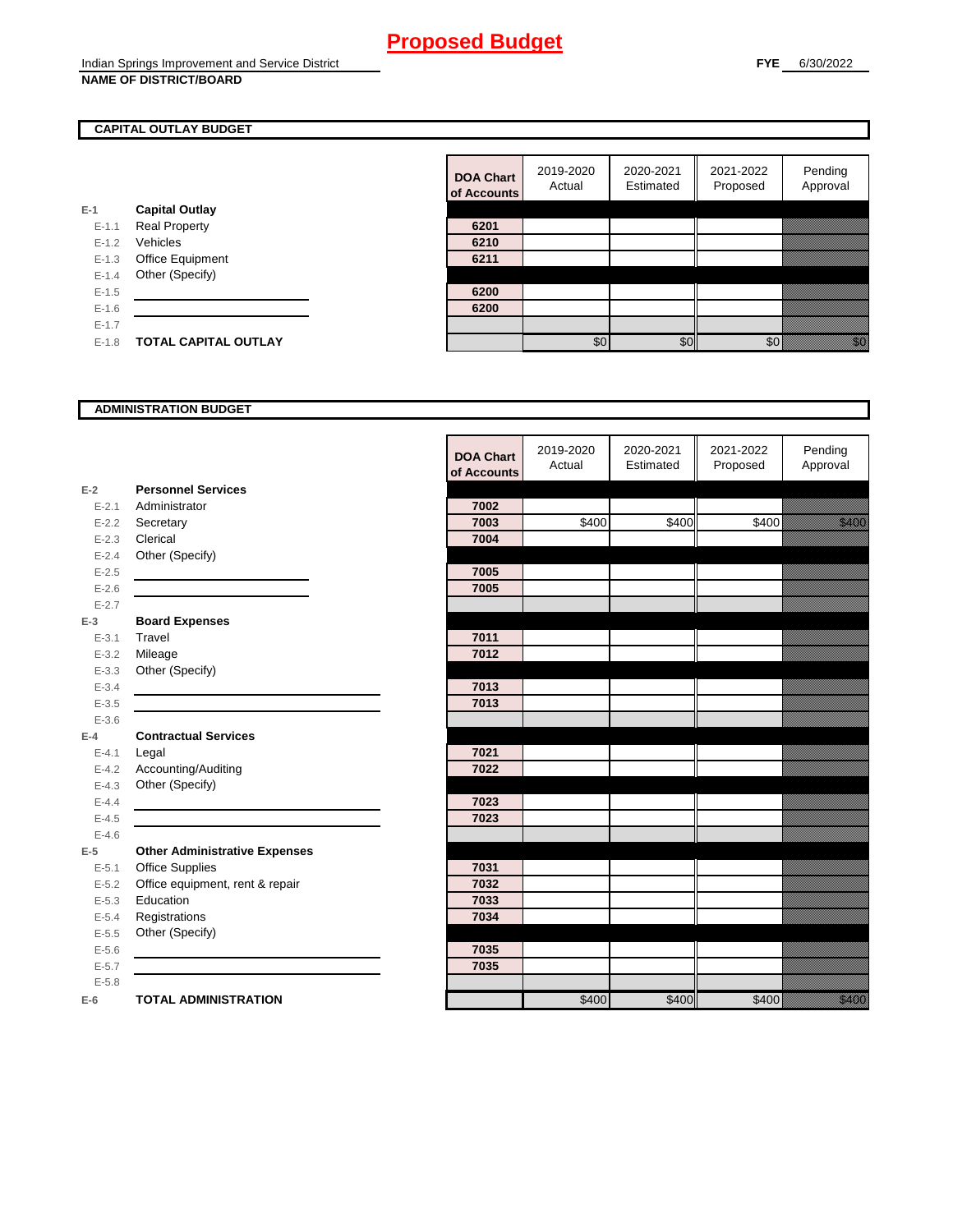#### **OPERATIONS BUDGET**

**E-7**

E-7.6 **E-8 Travel**

E-8.5 **E-9**

E-9.5 **E-10**

E-10.5 **E-11 Contractual Arrangements (List)** 

E-11.5 **E-12 Other operations (Specify)** 

|           |                                        | <b>DOA Chart</b><br>of Accounts | 2019-2020<br>Actual | 2020-2021<br>Estimated | 2021-2022<br>Proposed | Pending<br>Approval                                                                                                                                                                                                              |
|-----------|----------------------------------------|---------------------------------|---------------------|------------------------|-----------------------|----------------------------------------------------------------------------------------------------------------------------------------------------------------------------------------------------------------------------------|
| $E-7$     | <b>Personnel Services</b>              |                                 |                     |                        |                       |                                                                                                                                                                                                                                  |
| $E - 7.1$ | Wages--Operations                      | 7202                            |                     |                        |                       |                                                                                                                                                                                                                                  |
| $E - 7.2$ | <b>Service Contracts</b>               | 7203                            |                     |                        |                       |                                                                                                                                                                                                                                  |
| $E - 7.3$ | Other (Specify)                        |                                 |                     |                        |                       |                                                                                                                                                                                                                                  |
| $E - 7.4$ |                                        | 7204                            |                     |                        |                       |                                                                                                                                                                                                                                  |
| $E - 7.5$ |                                        | 7204                            |                     |                        |                       |                                                                                                                                                                                                                                  |
| $E - 7.6$ |                                        |                                 |                     |                        |                       |                                                                                                                                                                                                                                  |
| $E-8$     | <b>Travel</b>                          |                                 |                     |                        |                       |                                                                                                                                                                                                                                  |
| $E - 8.1$ | Mileage                                | 7211                            |                     |                        |                       |                                                                                                                                                                                                                                  |
| $E-8.2$   | Other (Specify)                        |                                 |                     |                        |                       |                                                                                                                                                                                                                                  |
| $E - 8.3$ |                                        | 7212                            |                     |                        |                       |                                                                                                                                                                                                                                  |
| $E - 8.4$ |                                        | 7212                            |                     |                        |                       |                                                                                                                                                                                                                                  |
| $E - 8.5$ |                                        |                                 |                     |                        |                       |                                                                                                                                                                                                                                  |
| $E-9$     | <b>Operating supplies (List)</b>       |                                 |                     |                        |                       |                                                                                                                                                                                                                                  |
| $E - 9.1$ | office suppliesstamps                  | 7220                            | \$220               | \$0                    | \$125                 | <u>i kalendari ko</u>                                                                                                                                                                                                            |
| $E - 9.2$ | newspaper publications                 | 7220                            | \$199               | \$200                  | \$210                 | <u>ti ili k</u>                                                                                                                                                                                                                  |
| $E-9.3$   | road maintenance                       | 7220                            | \$11,000            | \$13,250               | \$15,500              | <u> Karl Sara</u>                                                                                                                                                                                                                |
| $E - 9.4$ | surety bond                            | 7220                            | \$100               | \$100                  | \$100                 | <u>ti ka</u>                                                                                                                                                                                                                     |
| $E-9.5$   |                                        |                                 |                     |                        |                       |                                                                                                                                                                                                                                  |
| $E-10$    | <b>Program Services (List)</b>         |                                 |                     |                        |                       |                                                                                                                                                                                                                                  |
| $E-10.1$  |                                        | 7230                            |                     |                        |                       |                                                                                                                                                                                                                                  |
| $E-10.2$  |                                        | 7230                            |                     |                        |                       |                                                                                                                                                                                                                                  |
| $E-10.3$  |                                        | 7230                            |                     |                        |                       |                                                                                                                                                                                                                                  |
| $E-10.4$  |                                        | 7230                            |                     |                        |                       |                                                                                                                                                                                                                                  |
| $E-10.5$  |                                        |                                 |                     |                        |                       |                                                                                                                                                                                                                                  |
| E-11      | <b>Contractual Arrangements (List)</b> |                                 |                     |                        |                       |                                                                                                                                                                                                                                  |
| $E-11.1$  |                                        | 7400                            |                     |                        |                       |                                                                                                                                                                                                                                  |
| $E-11.2$  |                                        | 7400                            |                     |                        |                       |                                                                                                                                                                                                                                  |
| $E-11.3$  |                                        | 7400                            |                     |                        |                       |                                                                                                                                                                                                                                  |
| $E-11.4$  |                                        | 7400                            |                     |                        |                       |                                                                                                                                                                                                                                  |
| $E-11.5$  |                                        |                                 |                     |                        |                       |                                                                                                                                                                                                                                  |
| E-12      | <b>Other operations (Specify)</b>      |                                 |                     |                        |                       |                                                                                                                                                                                                                                  |
| $E-12.1$  |                                        | 7450                            |                     |                        |                       |                                                                                                                                                                                                                                  |
| $E-12.2$  |                                        | 7450                            |                     |                        |                       |                                                                                                                                                                                                                                  |
| $E-12.3$  |                                        | 7450                            |                     |                        |                       |                                                                                                                                                                                                                                  |
| $E-12.4$  |                                        | 7450                            |                     |                        |                       |                                                                                                                                                                                                                                  |
| $E-12.5$  |                                        |                                 |                     |                        |                       |                                                                                                                                                                                                                                  |
| E-13      | <b>TOTAL OPERATIONS</b>                |                                 | \$11,519            | \$13,550               | \$15,935              | a katika katika katika katika katika katika katika katika katika katika katika katika katika katika katika kat<br>Katika katika katika katika katika katika katika katika katika katika katika katika katika katika katika katik |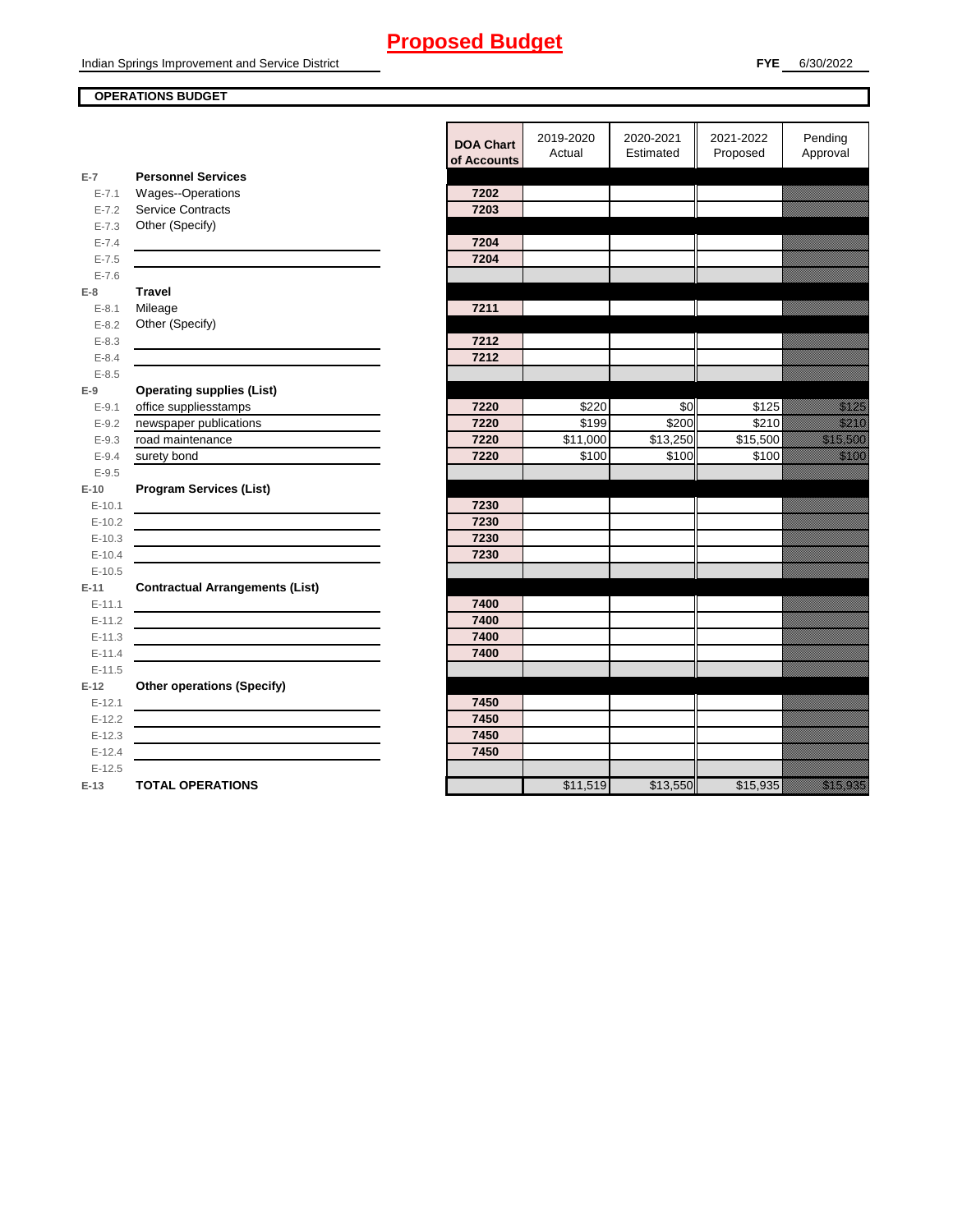Indian Springs Improvement and Service District

#### **INDIRECT COSTS BUDGET**

|          |                               | <b>DOA Chart</b><br>of Accounts | 2019-2020<br>Actual | 2020-2021<br>Estimated | 2021-2022<br>Proposed | Pending<br>Approval                                                                                                                                                                                                              |
|----------|-------------------------------|---------------------------------|---------------------|------------------------|-----------------------|----------------------------------------------------------------------------------------------------------------------------------------------------------------------------------------------------------------------------------|
| $E-14$   | Insurance                     |                                 |                     |                        |                       |                                                                                                                                                                                                                                  |
| $E-14.1$ | Liability                     | 7502                            |                     |                        |                       |                                                                                                                                                                                                                                  |
| $E-14.2$ | <b>Buildings and vehicles</b> | 7503                            |                     |                        |                       |                                                                                                                                                                                                                                  |
| $E-14.3$ | Equipment                     | 7504                            |                     |                        |                       |                                                                                                                                                                                                                                  |
| $E-14.4$ | Other (Specify)               |                                 |                     |                        |                       |                                                                                                                                                                                                                                  |
| $E-14.5$ |                               | 7505                            |                     |                        |                       |                                                                                                                                                                                                                                  |
| $E-14.6$ |                               | 7505                            |                     |                        |                       |                                                                                                                                                                                                                                  |
| $E-14.7$ |                               |                                 |                     |                        |                       |                                                                                                                                                                                                                                  |
| $E-15$   | Indirect payroll costs:       |                                 |                     |                        |                       |                                                                                                                                                                                                                                  |
| $E-15.1$ | FICA (Social Security) taxes  | 7511                            |                     |                        |                       |                                                                                                                                                                                                                                  |
| $E-15.2$ | <b>Workers Compensation</b>   | 7512                            |                     |                        |                       |                                                                                                                                                                                                                                  |
| $E-15.3$ | <b>Unemployment Taxes</b>     | 7513                            |                     |                        |                       |                                                                                                                                                                                                                                  |
| $E-15.4$ | Retirement                    | 7514                            |                     |                        |                       |                                                                                                                                                                                                                                  |
| $E-15.5$ | Health Insurance              | 7515                            |                     |                        |                       |                                                                                                                                                                                                                                  |
| $E-15.6$ | Other (Specify)               |                                 |                     |                        |                       |                                                                                                                                                                                                                                  |
| $E-15.7$ |                               | 7516                            |                     |                        |                       |                                                                                                                                                                                                                                  |
| $E-15.8$ |                               | 7516                            |                     |                        |                       |                                                                                                                                                                                                                                  |
| $E-15.9$ |                               |                                 |                     |                        |                       |                                                                                                                                                                                                                                  |
|          |                               |                                 |                     |                        |                       |                                                                                                                                                                                                                                  |
| $E-17$   | <b>TOTAL INDIRECT COSTS</b>   |                                 | \$0 <sub>1</sub>    | \$0                    | \$0                   | eli kongressionella partikeline kongressionella partikeline kongressionella partikeline kongressionella partik<br>Kongressionella partikeline kongressionella partikeline kongressionella partikeline kongressionella partikelin |

### **DEBT SERVICE BUDGET**

**D-2 TOTAL DEBT SERVICE** 

**Debt Service**

**D-1**

D-1.1 Principal D-1.2 **Interest** D-1.3 **Fees** 

| <b>DOA Chart</b> | 2019-2020<br>Actual | 2020-2021<br>Estimated | 2021-2022<br>Proposed | Pending<br>Approval |
|------------------|---------------------|------------------------|-----------------------|---------------------|
| of Accounts      |                     |                        |                       |                     |
| 6401             |                     |                        |                       |                     |
| 6410             |                     |                        |                       |                     |
| 6420             |                     |                        |                       |                     |
|                  |                     |                        |                       |                     |